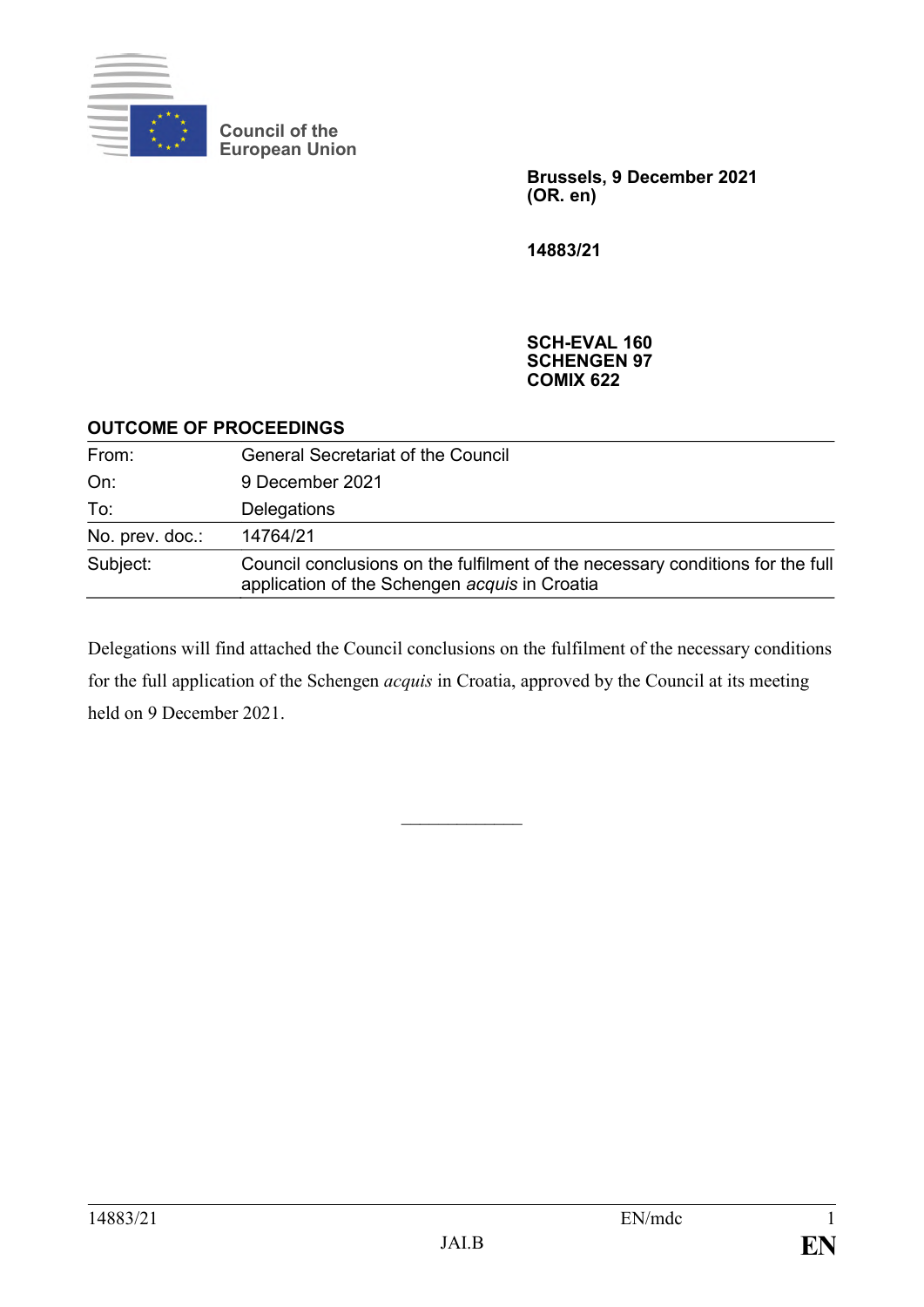# **ANNEX**

# **Council conclusions on the fulfilment of the necessary conditions for the full application of the Schengen** *acquis* **in Croatia**

### THE COUNCIL OF THE EUROPEAN UNION,

# RECALLING THAT:

- 1. Article 4(2) of the Act of Accession of Croatia**<sup>1</sup>** provides that the provisions of the Schengen *acquis* as integrated into the framework of the European Union and the acts building upon it or otherwise related to it not referred to in paragraph 1 of the same Article, while binding on Croatia from the date of accession, shall only apply in Croatia pursuant to a Council decision to that effect, after verification, in accordance with the applicable Schengen evaluation procedures, that the necessary conditions for the application of all parts of the relevant *acquis* have been met in Croatia, including the effective application of all Schengen rules in accordance with the agreed common standards and with fundamental principles. That decision shall be taken by the Council, in accordance with the applicable procedures and while taking into account a Commission report confirming that Croatia continues to fulfill the commitments undertaken in its accession negotiations that are relevant for the Schengen *acquis*.
- 2. By letter of 6 March 2015, Croatia declared its readiness to start the Schengen evaluation process in all relevant policy areas as of 1 July 2015 with a view to a Council Decision on the full application of the Schengen *acquis*.

1

**<sup>1</sup>** Act concerning the conditions of accession of the Republic of Croatia and the adjustments to the Treaty on European Union, the Treaty on the Functioning of the European Union and the Treaty establishing the European Atomic Energy Community, OJ L112 of 24.4.2012 p. 21.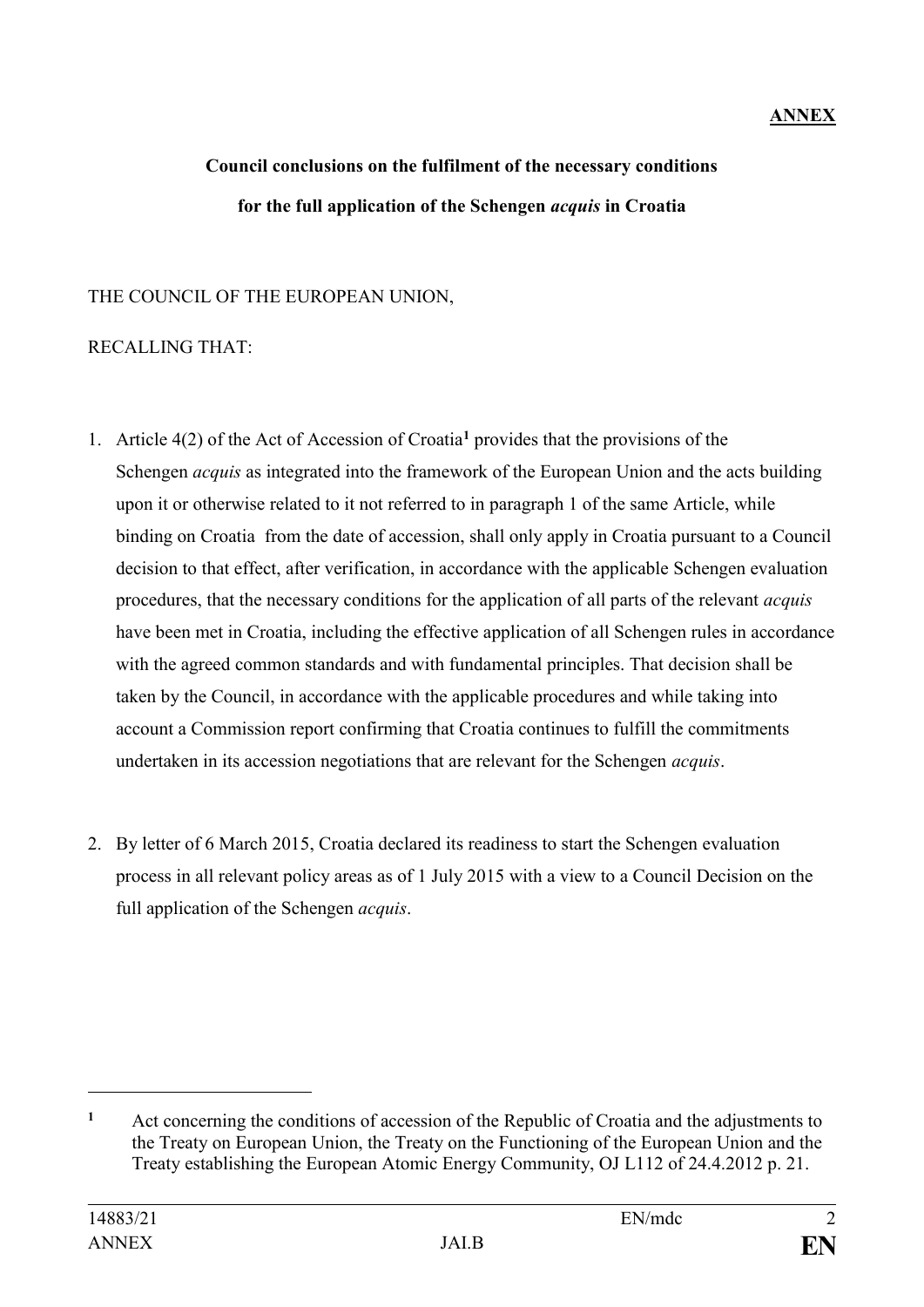- 3. On 25 April 2017, Council Decision (EU) 2017/733**<sup>2</sup>** on the application of the provisions of the Schengen *acquis* relating to the Schengen Information System in the Republic of Croatia was adopted. It allowed for SIS data to be transferred to Croatia. The concrete use of these data allowed the Commission to verify the correct application of the provisions of the Schengen *acquis* relating to the SIS in Croatia.
- 4. The applicable Schengen evaluation procedures are set out in Council Regulation (EU) No 1053/2013**<sup>3</sup>** . The Schengen evaluation of Croatia took place in accordance with Article 1(1)(b) of that Regulation. Between 2016 and 2020, teams consisting of experts from the Commission and from the Member States verified the application of the Schengen *acquis* by Croatia in the fields of data protection, police cooperation, the common visa policy, the management of external borders, return, the Schengen Information System, firearms and judicial cooperation in criminal matters. This process resulted in a series of evaluation reports adopted by the Commission in the period between 2016 and 2019, with findings and assessments, as well as recommendations for remedying the identified deficiencies adopted by the Council. Following the Council recommendations and in line with Article 16 of Regulation (EU) 1053/2013, Croatia provided the Commission and the Council with action plans on how to remedy deficiencies identified in the relevant evaluation reports. Based on the follow-up reports received, the Commission assessed the full implementation of the action plans and informed the Council's Working Party for Schengen Matters about the implementation of the action plans on a regular basis. The Commission closed the action plans for the evaluated fields; the last action plan, in the field of management of the external border, was closed on 2 February 2021**<sup>4</sup>** .

<sup>1</sup> **<sup>2</sup>** OJ L108 of 26.04.2017, L108. p. 31.

**<sup>3</sup>** Council Regulation (EU) No 1053/2013 of 7 October 2013 establishing an evaluation and monitoring mechanism to verify the application of the Schengen *acquis* and repealing the Decision of the Executive Committee of 16 September 1998 setting up a Standing Committee on the evaluation and implementation of Schengen (OJ L 295, 6.11.2013, p. 27).

**<sup>4</sup>** Ares(2021)890120 - Closure Action Plan external borders evaluation Croatia- 2019 revisit communicated to the Working Party on Schengen Matters at its informal meeting of 1 February 2021 and to the JHA Council at its informal meeting of 12 March 2021.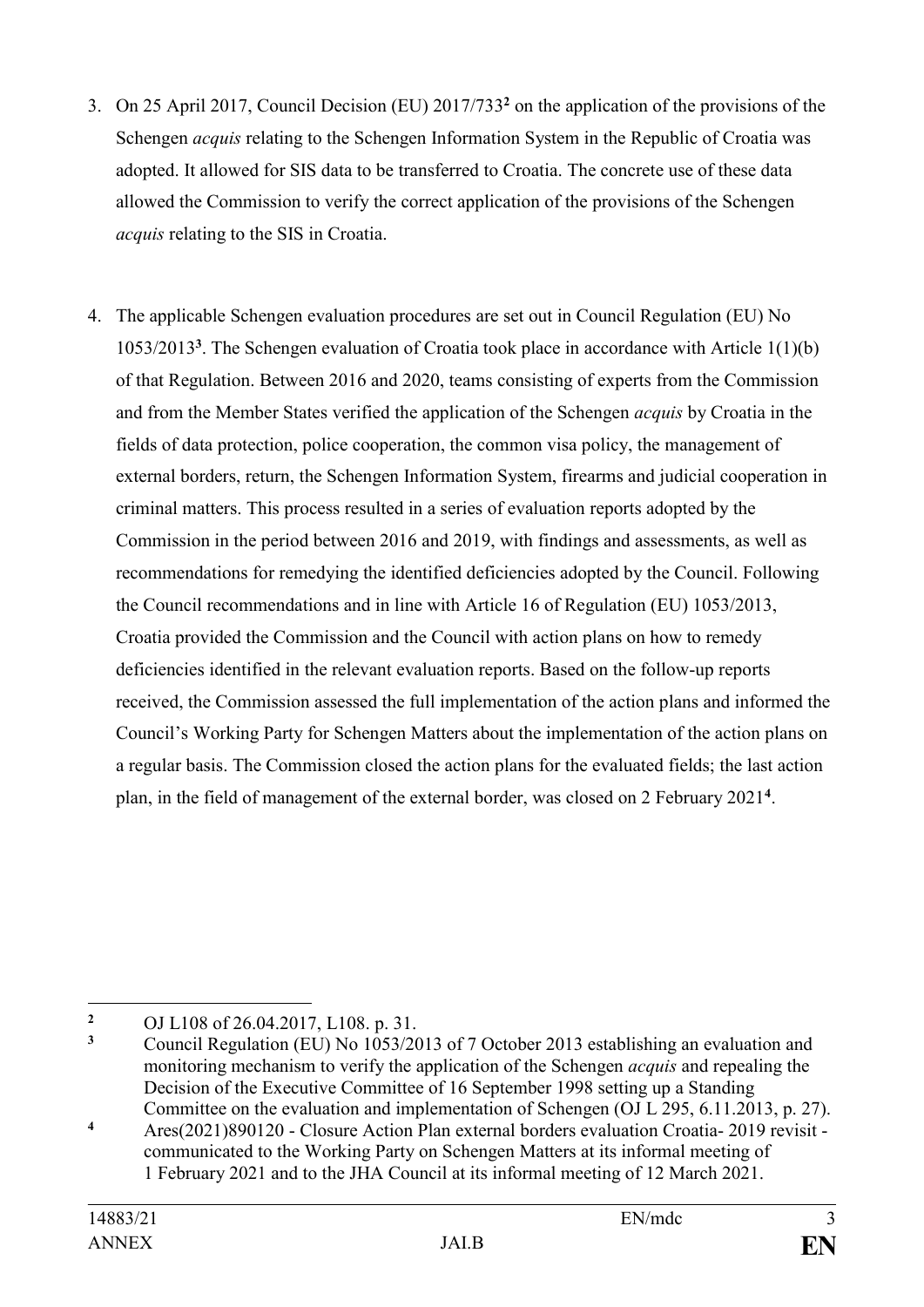- 5. On 22 October 2019, the European Commission published a Communication**<sup>5</sup>** on the verification of the full application of the Schengen *acquis* by Croatia, concluding that "the Commission considers that Croatia has taken the measures needed to ensure that the necessary conditions for the application of all relevant parts of the Schengen *acquis* are met. Croatia will need to continue working consistently on the implementation of all the ongoing actions, in particular in the field of management of the external borders, to ensure that these conditions continue to be met".
- 6. In the same Communication the Commission also confirmed that "Croatia continues to fulfil the commitments linked to the Schengen *acquis* as undertaken in its accession negotiations". The Council emphasises the importance of continous fulfilment of those commitments.
- 7. The verification that the necessary conditions for the application of all parts of the Schengen *acquis* concerned have been met by Croatia is a precondition for the Council to be able to take a decision on the full application of the Schengen *acquis* and the resulting abolition of checks at internal borders.
- 8. The purpose of the following Council Conclusions is to establish that Croatia, subjected to the full evaluation procedure, fulfils the conditions for the application of all relevant parts of the Schengen *acquis*.
- 9. The approval of these Council conclusions is without prejudice to the adoption of the Council decision on the full application of the Schengen acquis.

 $\overline{5}$ **<sup>5</sup>** COM (2019) 497 final of 22.10.2019.